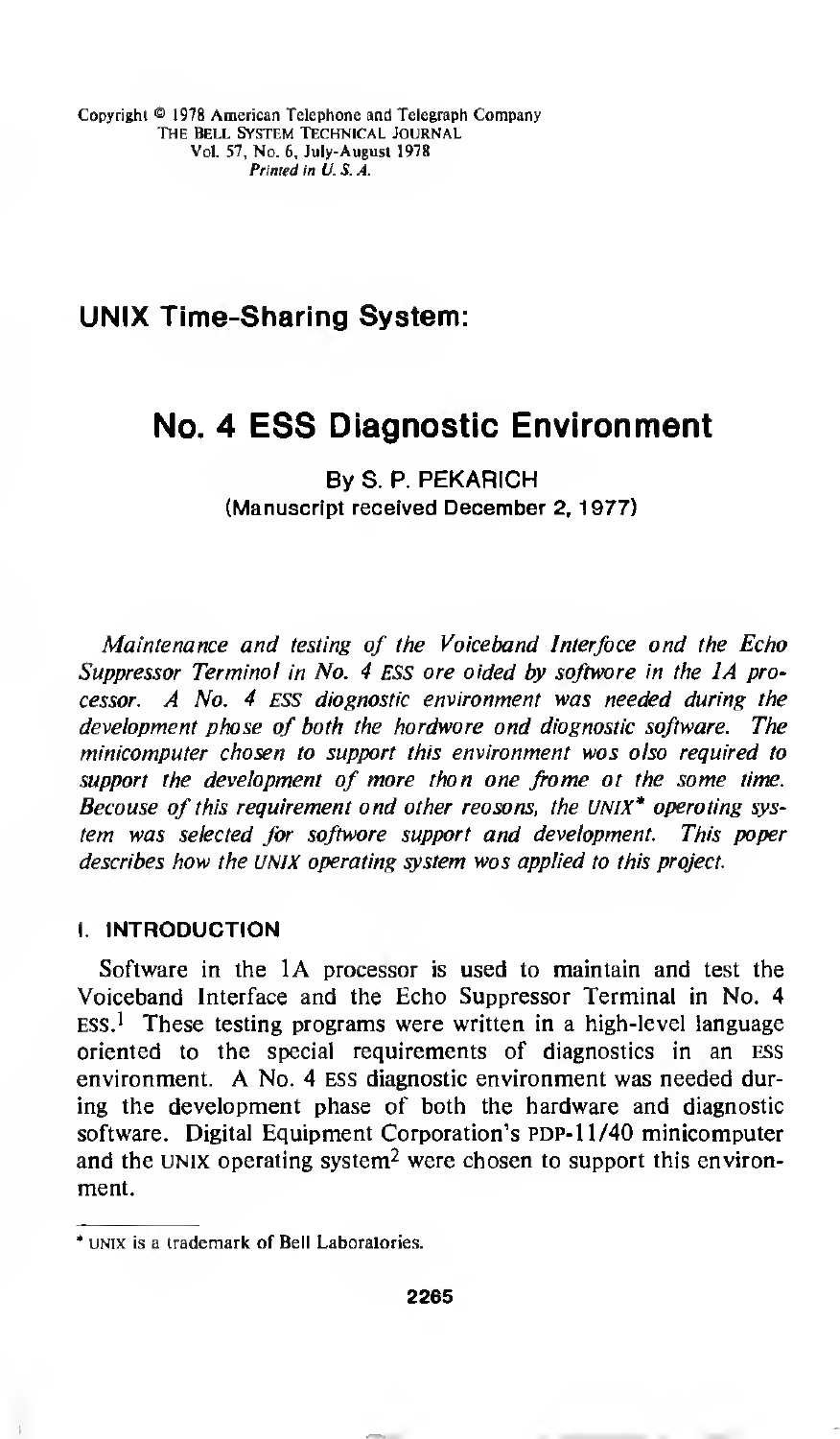### II. VOICEBAND INTERFACE AND ECHO SUPPRESSOR TERMINAL

The Voiceband Interface<sup>3</sup> (VIF) provides an interface between analog transmission systems and the digital time-division switching network of No. 4  $ESS<sup>4, 5</sup>$  A VIF contains up to seven active and one spare Voiceband Interface Units (viu's). Each viu terminates 120 four-wire, voice-frequency analog trunks and performs the analogto-digital and digital-to-analog conversions necessary for interfacing with the time-division network.

The Echo Suppressor Terminal<sup>6</sup> (EST) is inserted (when required) between the VIF and the time division network. Through use of digital speech processing techniques and by operating in the multiplexed DS120 bit stream, the EST achieves about a 10:1 cost reduction over the analog echo suppressor it replaced.

### III. MAINTENANCE OF VIF AND EST

Maintenance software for No. 4  $ES<sup>7,8</sup>$  can be functionally divided into three categories:

- (/) Detect and recover from software malfunctions.
- $(i)$  Detect and recover from hardware faults.
- $(iii)$  Provide error analysis and diagnostic programs to aid craftspersons in the identification and replacement of faulty modules.

This paper discusses how the UNIX operating system was applied to aid the development of diagnostic programs for vif and EST.

Figure <sup>1</sup> shows the maintenance communication path between the 1A processor and the VIF and EST. The 1A processor issues maintenance commands to the vif through maintenance pulse points from a signal processor.<sup>5</sup> The VIF replies to the 1A via the peripheral unit reply bus (PURB). The EST communicates with the 1A through a full peripheral unit bus<sup>5</sup> (PUB). EST commands are issued from the 1A via the peripheral unit write bus (PUWB), and the replies return by way of the PURB.

#### IV. NO. 4 ESS DIAGNOSTIC ENVIRONMENT UNDER THE UNIX **SYSTEM**

During the hardware and diagnostic software development phase of both the vif and est, a No. 4 ess diagnostic environment had to

2266 THE BELL SYSTEM TECHNICAL JOURNAL, JULY-AUGUST <sup>1</sup> 978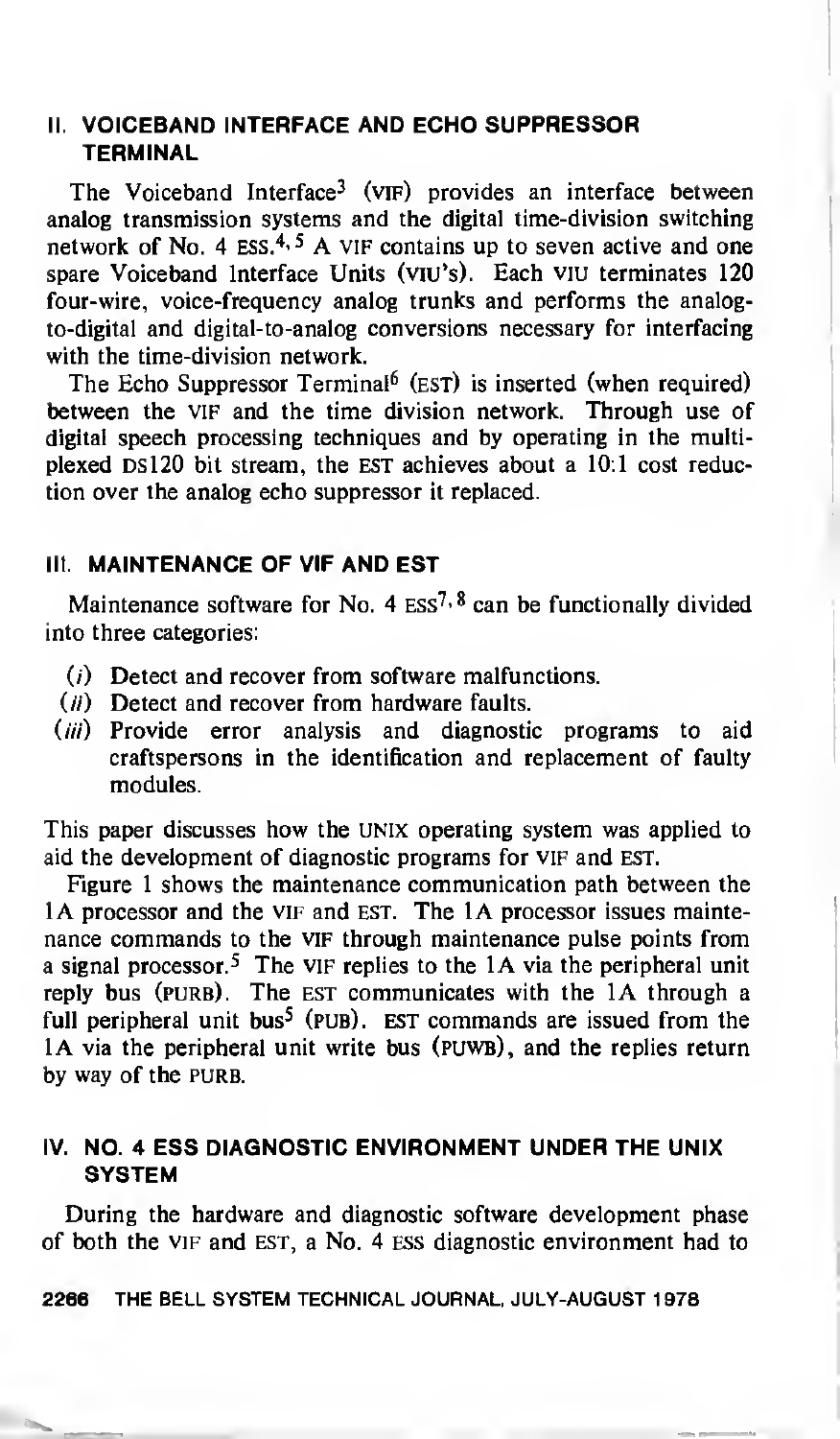

Fig. 1-Communication path between IA Processor and vir and EST.

be supported. Since a 1A processor was not available for the development of VIF and EST, a minicomputer was used to simulate the diagnostic functions. Figure 2 shows the No. 4 ess diagnostic support environment which was created. Special hardware units



Fig. 2—No. 4 ess diagnostic support environment.

NO. 4 ESS DIAGNOSTIC ENVIRONMENT 2267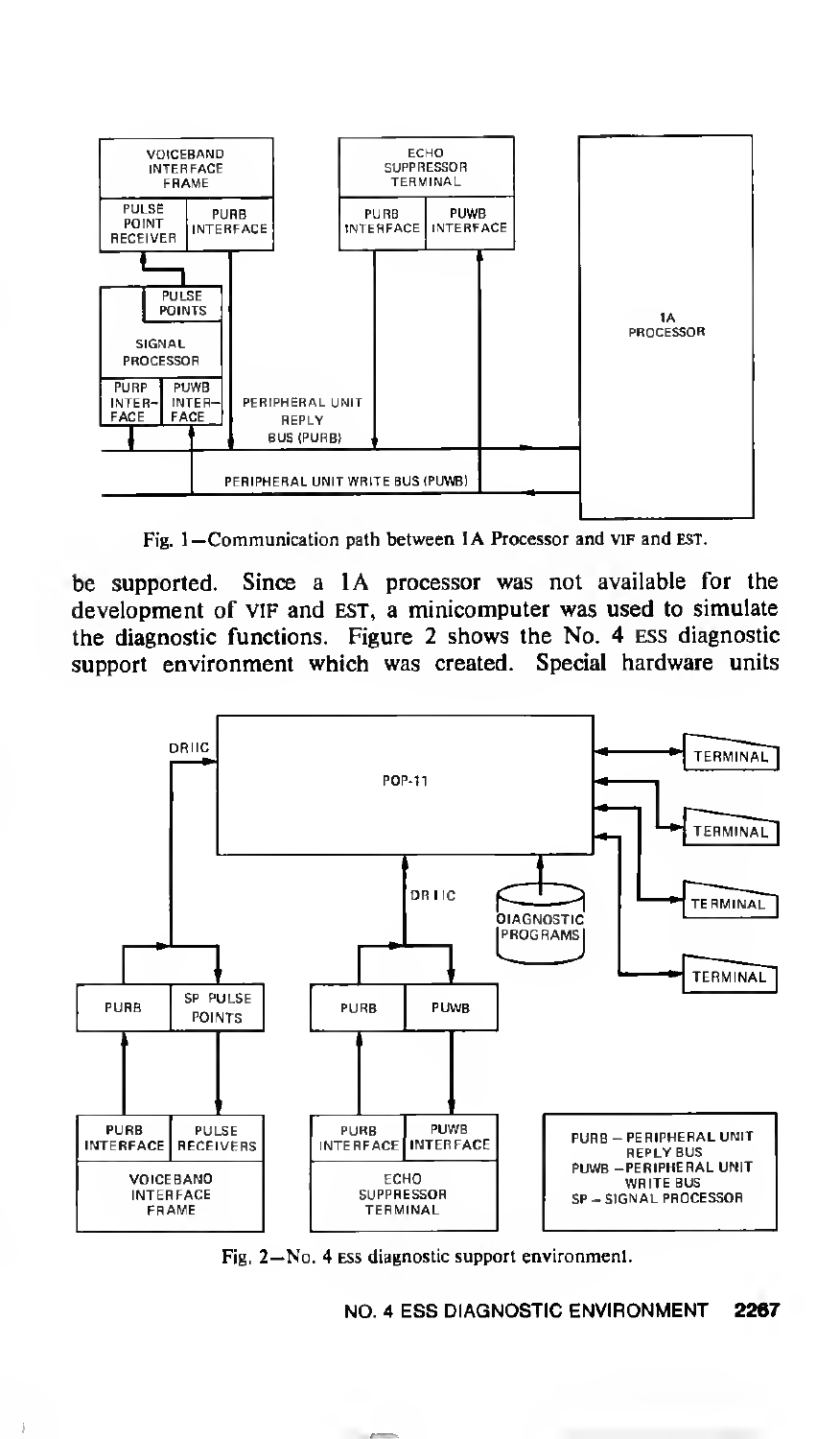were developed to provide electrically compatible interfaces representing the peripheral unit bus and the signal processor maintenance pulse points. These units are controlled by the minicomputer through standard computer interfaces. The minicomputer then performs the diagnostic functions of the 1A processor in <sup>a</sup> No. 4 office. By issuing commands to the special interface units, the minicomputer simulates the 1A processor's transmission of diagnostic instructions to the individual frames. The majority of the diagnostic software for VIF and EST was developed in this diagnostic environment.

Software development began under the disk operating system (DOS), supplied by the vendor. DOS is a "single-user" system; that is, only one software designer can use the machine at any given time. This limitation was acceptable early in the project when all the computer time was dedicated for software development. However, as support software became available, the hardware and diagnostic software test designers became heavy users of the system.

At the start of the project, it was realized that the minicomputer system was required to support more than one frame. In addition, support software development effort was still continuing, which now presented <sup>a</sup> problem in scheduling the minicomputer system. Two alternate solutions were considered. The first was to purchase another minicomputer to support the development effort on the second frame. A disadvantage of this proposal was that one of the minicomputer systems still had the scheduling problem with support software development and with supporting the frame. Also, supporting additional frames would cause the problem to arise again. The second alternative was to upgrade the minicomputer system so that it could support time-shared operations. This seemed a more economical way of supporting additional frames and support software development. The second alternative was chosen.

Two time-sharing systems were available for the PDP-11 computer, UNIX and RSX-11. The RSX-11 system was basically the single-user DOS, upgraded to support multiple users. Its main advantage was its upward compatibility with programs developed under DOS. The UNIX operating system, on the other hand, offered a better development environment and more support software tools than DOS. The C language was also available, which presented <sup>a</sup> very attractive alternative for developing new software. These advantages outweighed the disadvantage of having to modify the existing software developed under DOS. Therefore, the UNIX operating system was selected to support this project.

2268 THE BELL SYSTEM TECHNICAL JOURNAL, JULY-AUGUST <sup>1</sup>978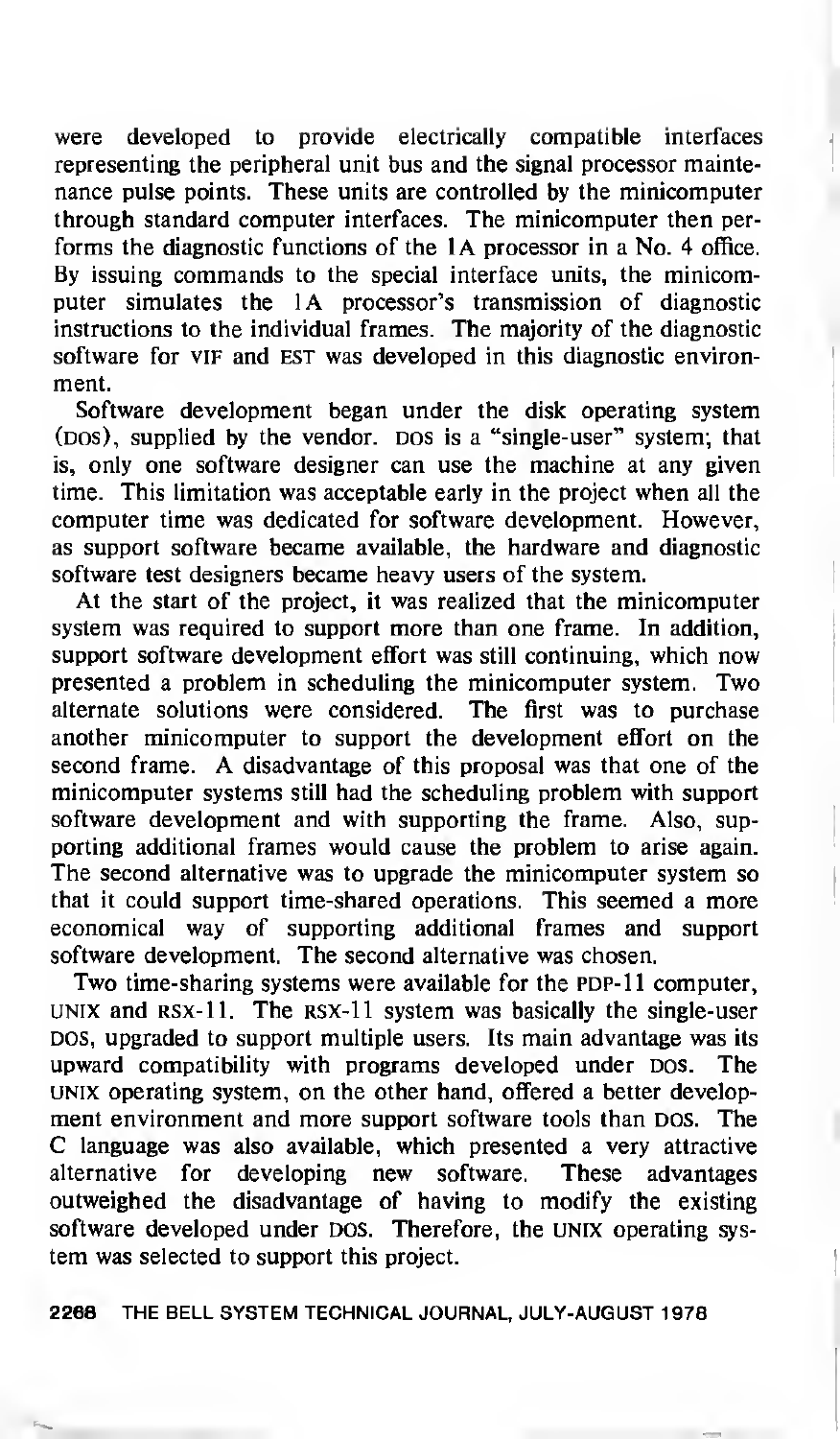

Fig. 3—Software for No. 4 ess diagnostic environment.

#### V. THE SOFTWARE SYSTEM

Figure 3 is a block diagram of the overall software system used to support the No. 4 ess diagnostic environment. It consists of an offline compiler for <sup>a</sup> special diagnostic programming language (described below), <sup>a</sup> run-time monitor for execution and debugging of diagnostic programs, an On-line compiler for hardware and software debugging aids (denoted as Operational Control), and support programs for creating and maintaining the diagnostic data base. The entire software system on the minicomputer was named PADS ( $PDP-11$  Aided Diagnostic Simulator).

#### 5.1 DIAL compiler

DIAL (*Diagnostic Language*)<sup>8</sup> is a high-level programming language that allows a test designer to write <sup>a</sup> sequence of test instructions with data using macro calls. The language was developed to meet the special requirements of diagnostics in the ess environment. DIAL statements can be divided into two classes: testing statements and general purpose statements. Testing statements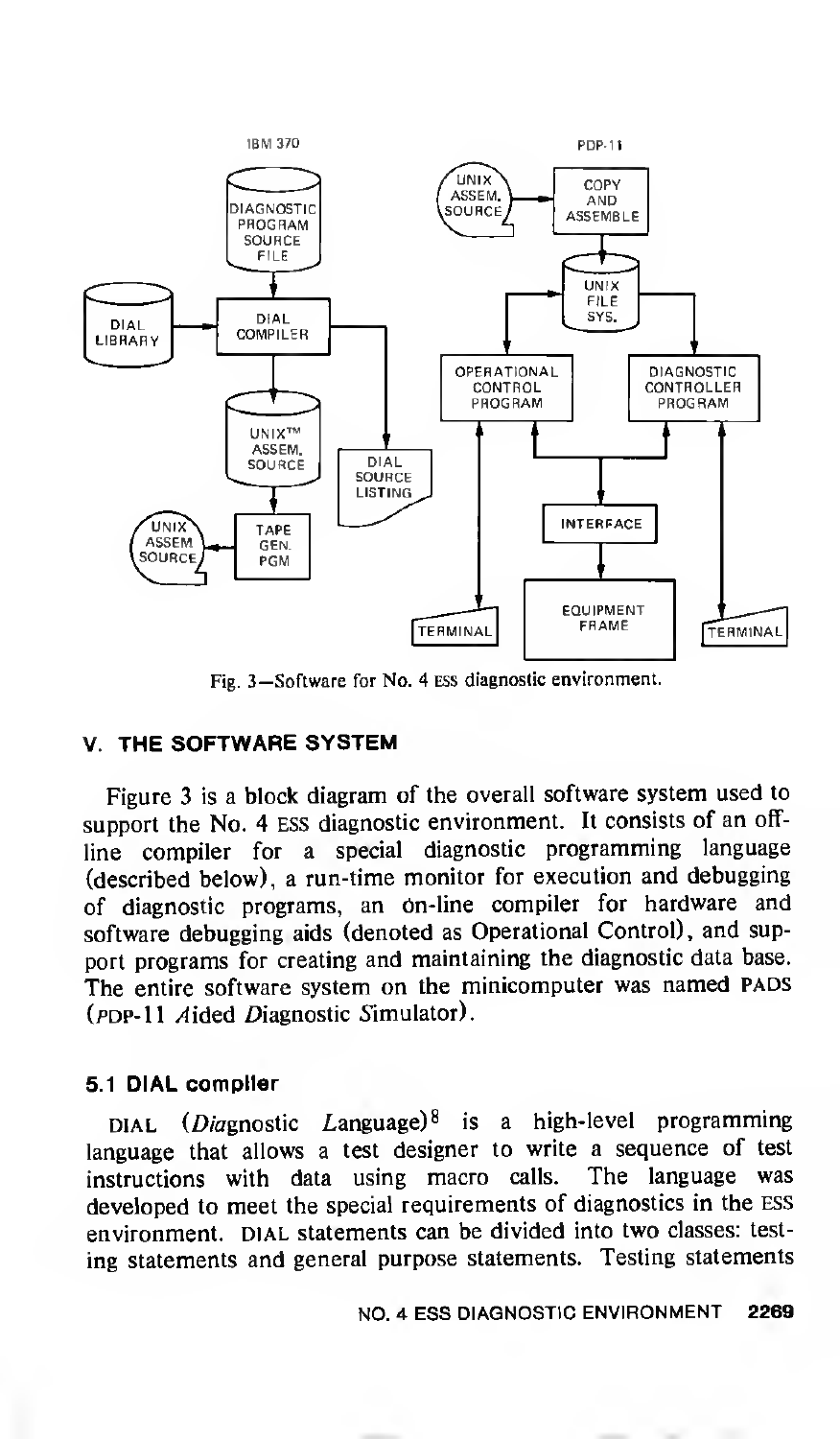are used to issue maintenance commands to a specified peripheral unit in a No. 4 ESS office. The general purpose statements are similar to most other high-level languages. They manipulate data, do arithmetic and logical functions, and control the program execution flow. The diagnostic programs for both the VIF and EST were written in dial.

Several DIAL compilers are available to diagnostic program designers. Each compiler produces code for a different application. The compilers of interest to the VIF and EST test designers are the DIAL/ESS and the DIAL/PADS compiler. The DIAL/ESS compiler, developed using the TSS SWAP (Switching Assembler Program),<sup>9</sup> produces a data table which is interpreted by a diagnostic control program $8$  in the No. 4 ESS office. The DIAL/PADS compiler, developed using VMSWAP (Virtual Memory SWAP), produces code for a PDP-11. This compiler, which runs on the IBM 370 computer, produces PDP-11 assembly language source code which is acceptable to the UNIX assembler. The assembly language code is subsequently transported to the Unix file system where it is assembled. The resultant object modules are usable with the run-time monitor in PADS.

Consideration was given to implementing the DIAL/PADS compiler directly on the UNIX system. This would have eliminated the need for the IBM 370 computer in the diagnostic development effort. All software development could have been performed on the UNIX system. However, because of the lack of the necessary staff and computer resources, this approach was abandoned.

#### 5.2 No. 4 ESS run-time environment

The PADS system allows the test designer to execute a DIAL program with the aid of a run-time monitor and debugging software package called DCON (Diagnostic Controller). The debugging package in DCON provides a tool for evaluating diagnostic algorithms and debugging DIAL programs. DCON facilities allow the user to:

- $(i)$  Trace the execution of DIAL statements.
- $(ii)$  Pause before execution of each DIAL statement.
- $(iii)$  Pause at DIAL statements selected at run time.
- $(v)$  Display and modify simulated 1A memory during a pause.
- $(v)$  Start execution of the DIAL program at any DIAL statement.
- $(v_i)$  Skip over selected DIAL statements at run time.
- $(vii)$  Loop one or a group of DIAL statements at run time.

#### 2270 THE BELL SYSTEM TECHNICAL JOURNAL, JULY-AUGUST <sup>1</sup> 978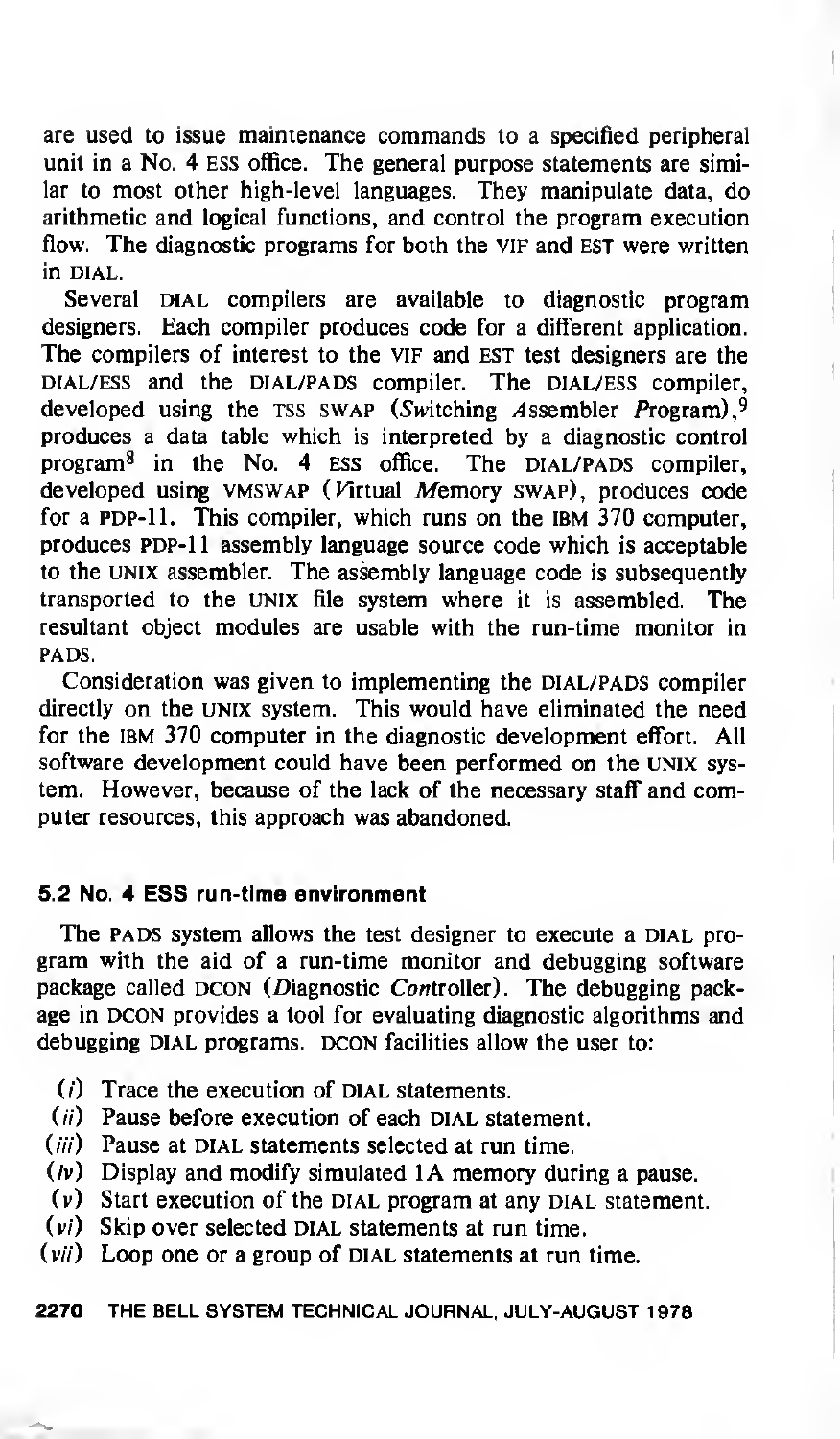This last feature was especially useful for hardware troubleshooting. Using this debugging package, the test designer can follow the execution of a DIAL program while it is diagnosing the VIF or EST.

DIAL programs compiled by the DIAL/PADS compiler communicate data and status information to the diagnostic controller program. Under DOS, this communication link was established at run-time via the PDP-11 "trap" instruction. After switching to the UNIX operating system, the "emulator trap" (emt) instruction was used. The DCON process used the signal() system call to catch the emt instruction executed by the DIAL program. However, because of the large number of emt instructions executed in the DIAL program and the operating system overhead to catch and handle this signal, this method of dynamic linking between DCON and DIAL programs had to be abandoned. It was replaced by the jump subroutine instruction and loading a register with an address at run-time.

Maintenance instructions are sent to the vif and the EST through general purpose I/O ports (DRIICs) on the minicomputer. Originally, DCON relayed the maintenance instructions of DIAL programs using the read() and write() system services of the UNIX operating system. Before executing a DIAL program, DCON opened the appropriate files (general purpose I/O ports) and retained their file descriptors. All subsequent maintenance instructions requested by the DIAL program were handled by  $DCON$  as read $()$  or write $()$ requests to the file. Measurement of the I/O activity on these ports revealed that the vif diagnostic program sent a large number of maintenance instructions. Hence, a large portion of the diagnostic run time was operating system overhead. Based on this observation, special system service routines were added to the UNIX operating system. These routines directly read and write the general purpose I/O ports. After implementing the I/O for maintenance instructions in this manner, the run time for the VIF diagnostic was reduced by more than half.

The PADS system simulates the automatic running of diagnostics as performed in <sup>a</sup> No. <sup>4</sup> ESS office. A complete diagnostic for <sup>a</sup> peripheral unit is normally written in many functional blocks called phases. Each phase is a self-contained diagnostic program designed to diagnose a small functional part of the unit. The phases of the diagnostic program are stored as load modules in the UNIX file system. The PADS system automatically searches the directory containing the diagnostic phases for the peripheral unit. Each phase is loaded into memory by PADS and execution control is given to it. At the termination of each phase, control is returned to the run-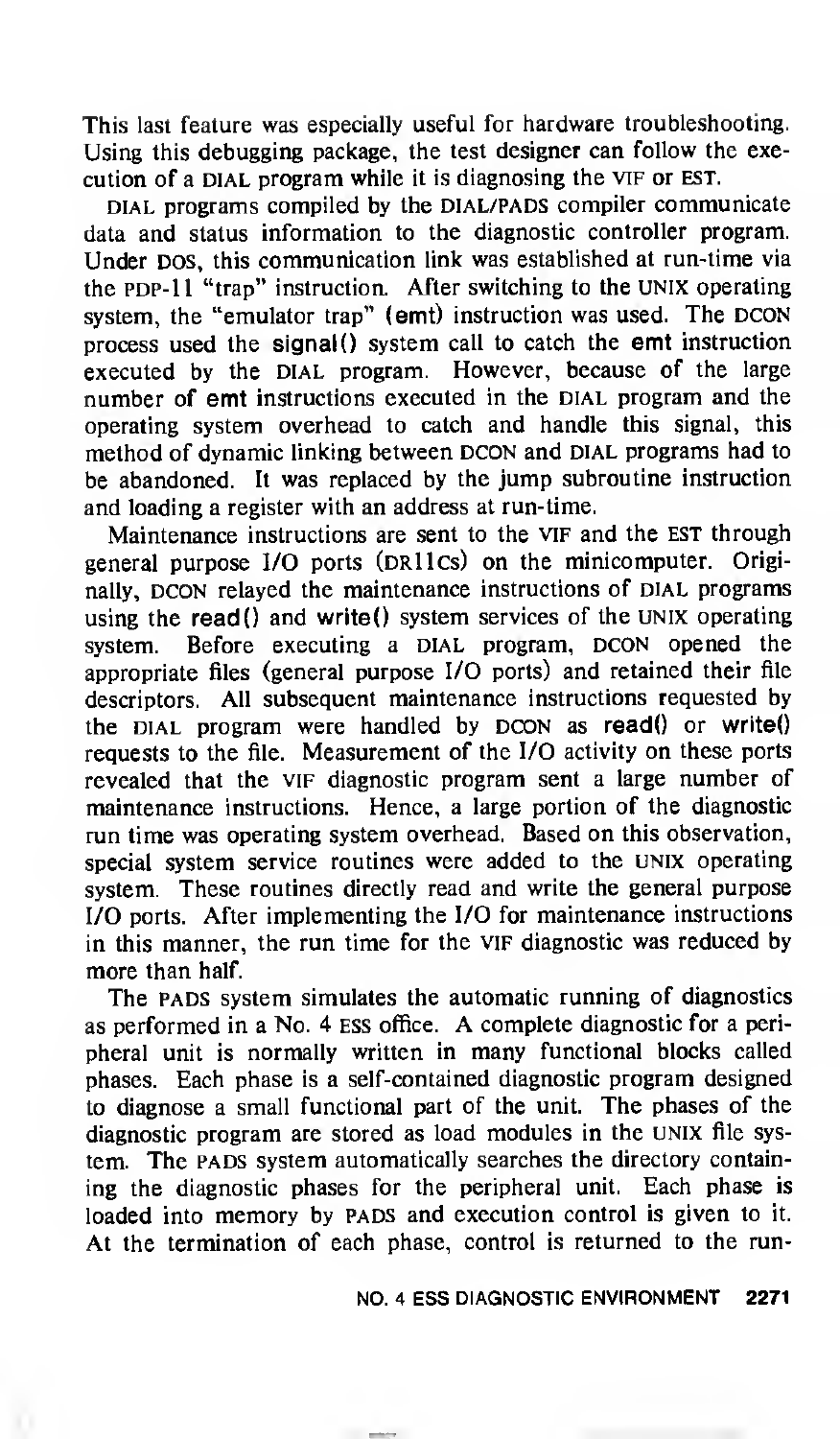time monitor program which will determine the next phase to be executed. The diagnostic phases for different frames are stored in separate subdirectories. The files are named using a predefined naming convention. This allows DCON to automatically generate the file name for the next diagnostic phase to be loaded and executed.

#### 5.3 Support programs

The output from the DIAL/PADS compiler is UNIX assembler source code. The DIAL assembly source code is placed on a magnetic tape for transport to the PDP-11 system. A shell procedure on the UNIX system reads the tape and invokes the UNIX assembler. The output from the assembler is then renamed to the file name supplied by the user in the shell argument.

The UNIX shell program<sup>10</sup> is also used to interpret shell procedure files which simulate the automatic scheduling of diagnostics in the central office. These procedure files call special programs which monitor the equipment for a fault indication. After a fault is detected, the shell procedure calls in the DCON program to run the frame diagnostics.

#### 5.4 On-line diagnostic aids

A software package known as "Operational Control" was developed under the UNIX system using the C compiler.<sup>11</sup> This program allows the user to issue operational commands to the frame by typing in programming statements at his terminal. These statements are compiled directly into PDP-11 machine code and may be executed immediately. Test sequences may be developed directly online with the frames. These programs can then be saved in files for future usage. This last feature was extremely easy to implement in the UNIX operating system. By altering the file descriptor from standard input or output to <sup>a</sup> file, common code reads and writes the program from the terminal or a file.

The parser for the Operational Control language is recursive. This type of parser was exceptionally easy to implement in C since the language allows recursive programming. The management of storage variables needed by the parser in recursive functions was automatically performed by the C compiler. This would have been <sup>a</sup> horrendous bookkeeping operation if a nonrecursive programming language had been used. The block structuring features of C made it easy to implement the parser from the syntax definition of

2272 THE BELL SYSTEM TECHNICAL JOURNAL, JULY-AUGUST 1978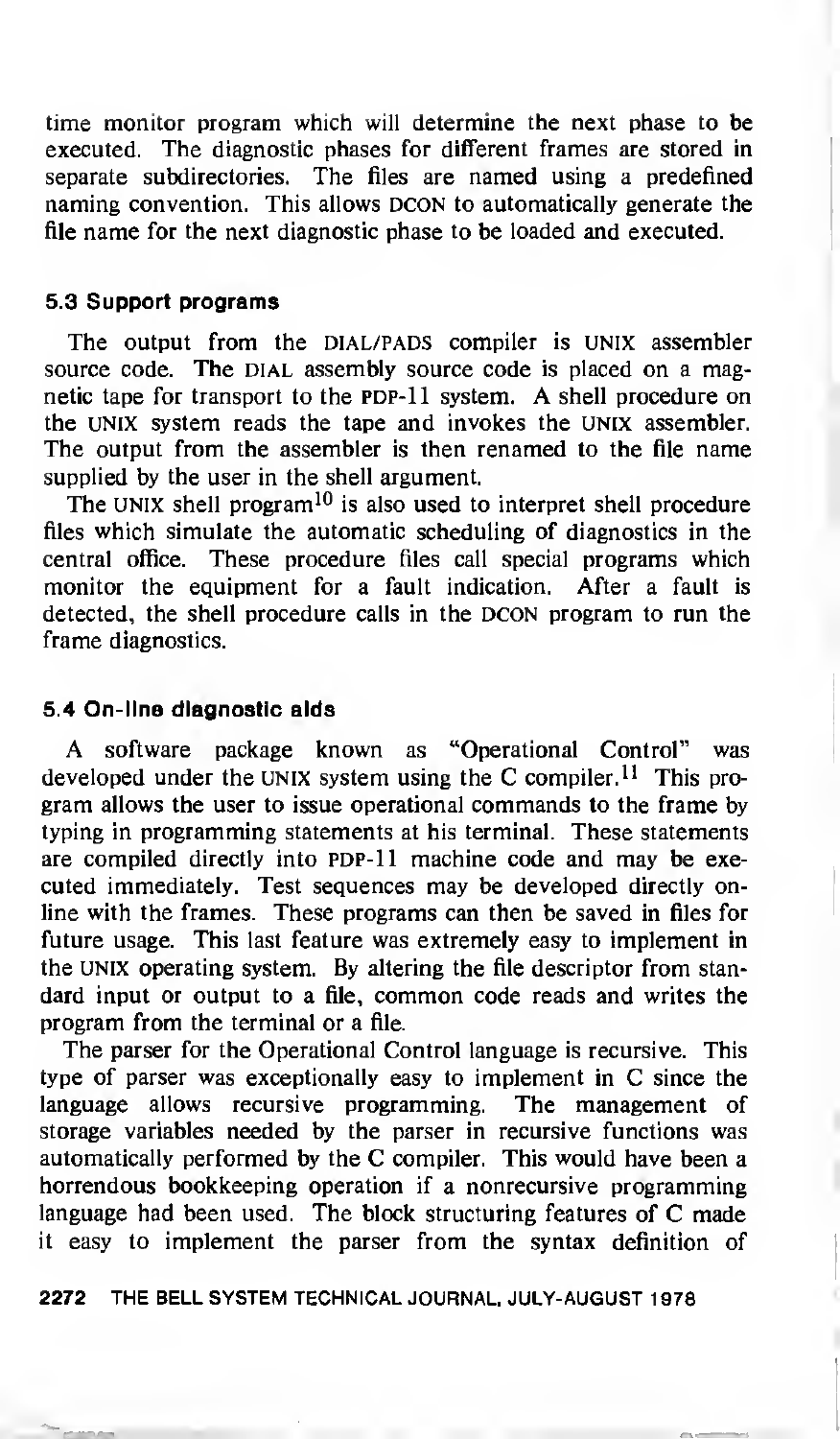Operational Control. Using C, the on-line compiler was defined, implemented, and operational within a short time period.

#### VI. UNIX SYSTEM SUPPORT

The UNIX time-sharing system enables the minicomputer system to support more than one frame at a time. Each frame has a dedicated, general-purpose I/O port from the computer. The user supplies the frame selection information to the controlling program (either DCON or Operational Control). Then the software opens the appropriate I/O port for future communications with the frame.

Another feature provided by PADS is to allow the diagnostic debugging program to escape to the on-line compiler program. This is done in <sup>a</sup> manner such that when the user exits the on-line compiler, he immediately returns to DCON at the state at which it was left. This feature was very easy to implement under the UNIX operating system. By using the fork() and exec() system calls, the parent program (DCON) sleeps, waiting for the death of its child process (Operational Control). When the user exits from Operational Control, DCON is awakened and will continue its execution from the last state it was left in. The concept of placing one process to sleep and invoking another was not available on rsx-11.

#### VII. SUMMARY

The UNIX time-sharing system had many advantages over the RSX-11 system that was considered for the PADS system. Originally, pads was developed under Digital Equipment Corporation's singleuser Disk Operating System (DOS) using the macro assembler macro-11. When it became apparent that <sup>a</sup> second frame had to be supported, a time-sharing system was considered. At that time only two time-sharing systems were available for the PDP-11 computer, unix and rsx-11.

DEC's RSX-11 system is a disk operating system which supports multiple users. The basic advantage of rsx-11 was its upward compatibility with programs written to run under the disk operating system. However, this advantage was outweighed by the advantages the UNIX operating system presented.

In our opinion, the UNIX operating system provided a much better software development environment for our purpose than RSX-11. In particular, the C language is much better suited to systems programming than a macro assembler or Fortran. Also, many excellent